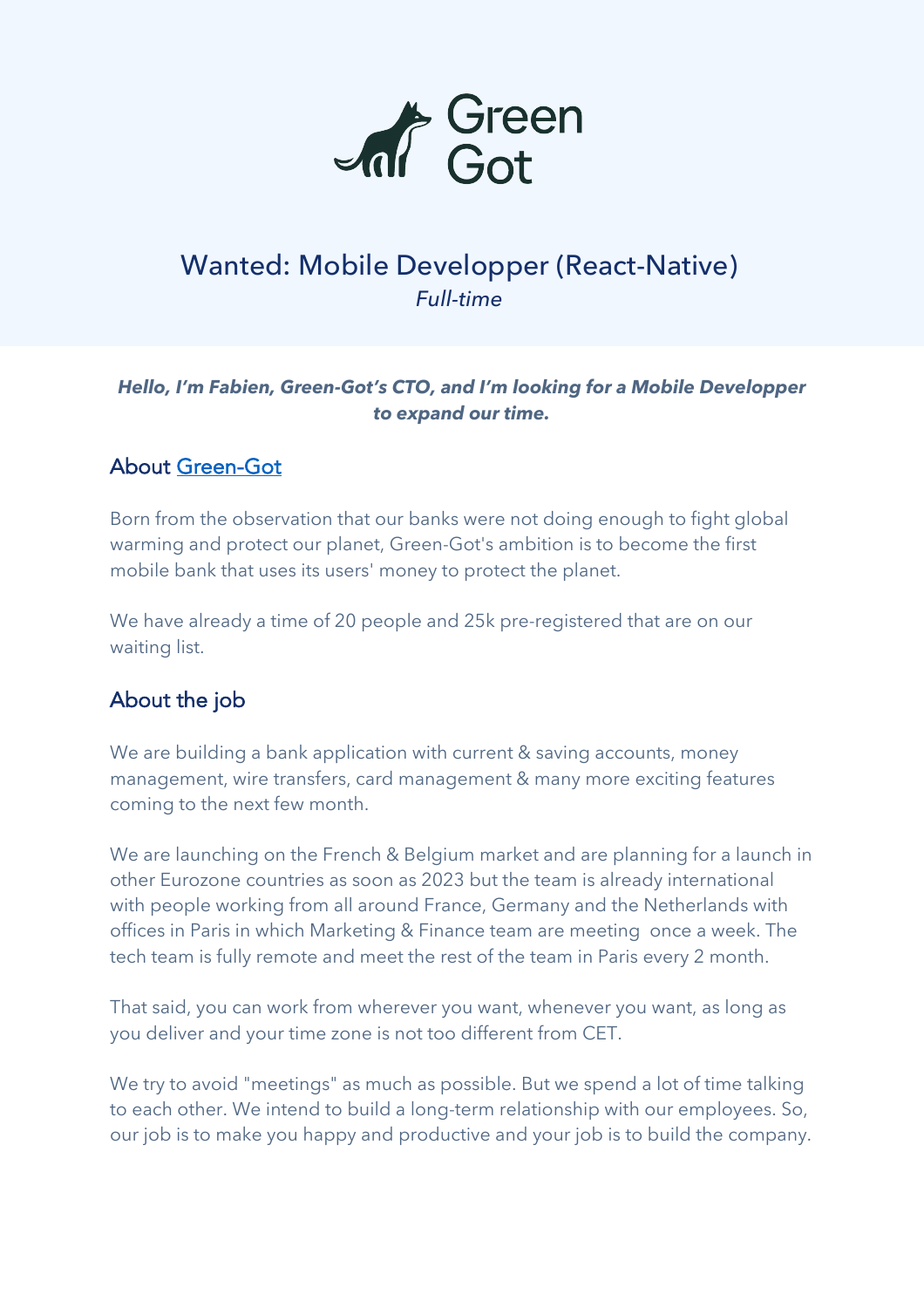We try to have a perfect alignement of interest. Everyone has shares in the company, as everyone has share in the planet.

#### Les missions:

We have a serverless backend on AWS with a Mongo database. For business logic and regulation issues that I can explain.

The application conception process is still very much ongoing so testing is our weak point. Detox ? Appium ? That will be one of your first job here. Payment is serious. We don't ship when marketing says so. We whip when we are ready and confident that we have no critical bug. It's ready when it's ready. The written code has to be tested and maintainable. Ability to write code is important, but ability to read code is crucial.

#### You would work with:

- React Native
- TypeScript
- Testing library
- Figma
- Storybook
- Expo
- Git
- Notion
- Mongo DB

#### What do we expect :

- Good communication skills in **English**.
- Strong sense of **ownership** is a must ; when charge of a domain, that's yours to manage.
- **Initiative**. If you think that something needs improvement, say it and do it.
- Have worked and delivered **mobile apps for 4+ years.**
- If you have worked with a TDD workflow, that would be a great bonus point.
- Clean Code.